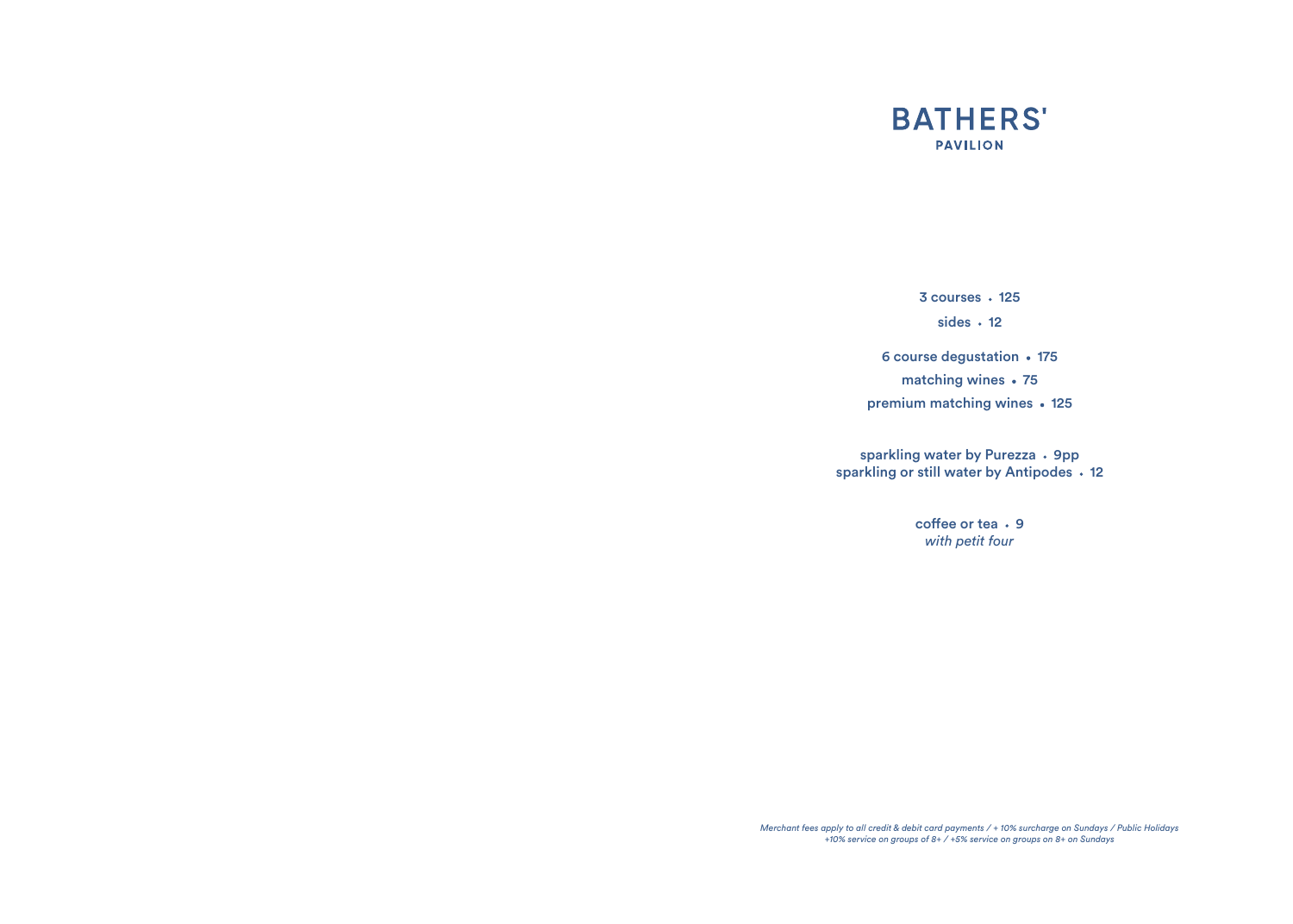#### **TO START**

marinated olives • 9 *gruyère biscuits*

sydney rock oysters • 6 ea *bloody mary granita*

caviar *english muffin, crème fraîche* single serve · 25  $30gm \cdot 210$ 50gm · 320

seafood charcuterie • 40 *coral trout terrine, kingfish ham, ocean trout rillette, pickles, mustard*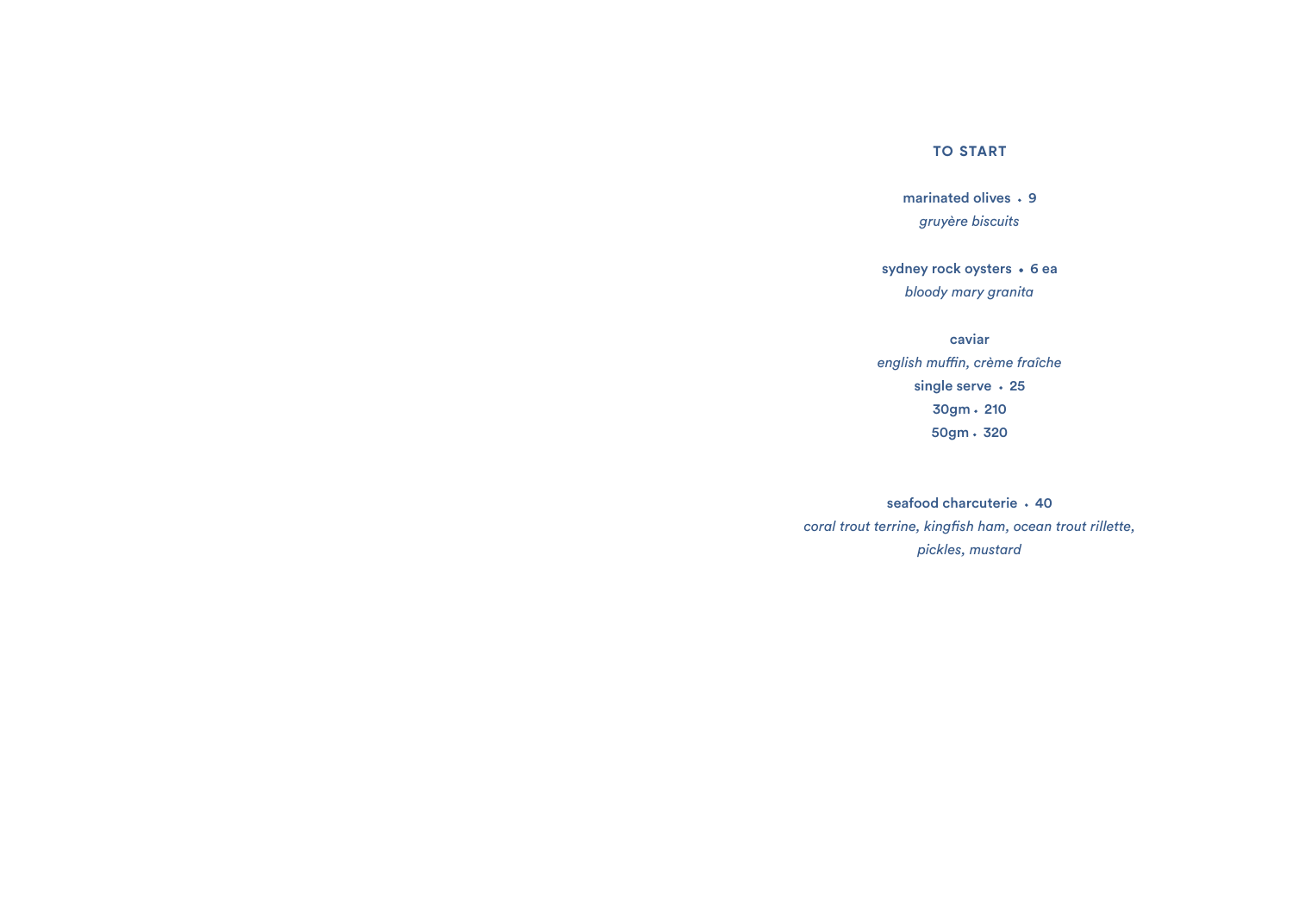#### **DEGUSTATION**

kingfish & pearl oyster *green strawberry, kohlrabi, yuzu*

nettle ravioli *chestnut, white funghi, radish*

seared venison *black barley, boudin noir, smoked blueberry*

murray cod *davidson plum, beetroot, smoked eel*

westholme rump cap *salsify, oxtail, fermented mushroom*

stilton mousse *honeycomb, fig, apricot sorbet*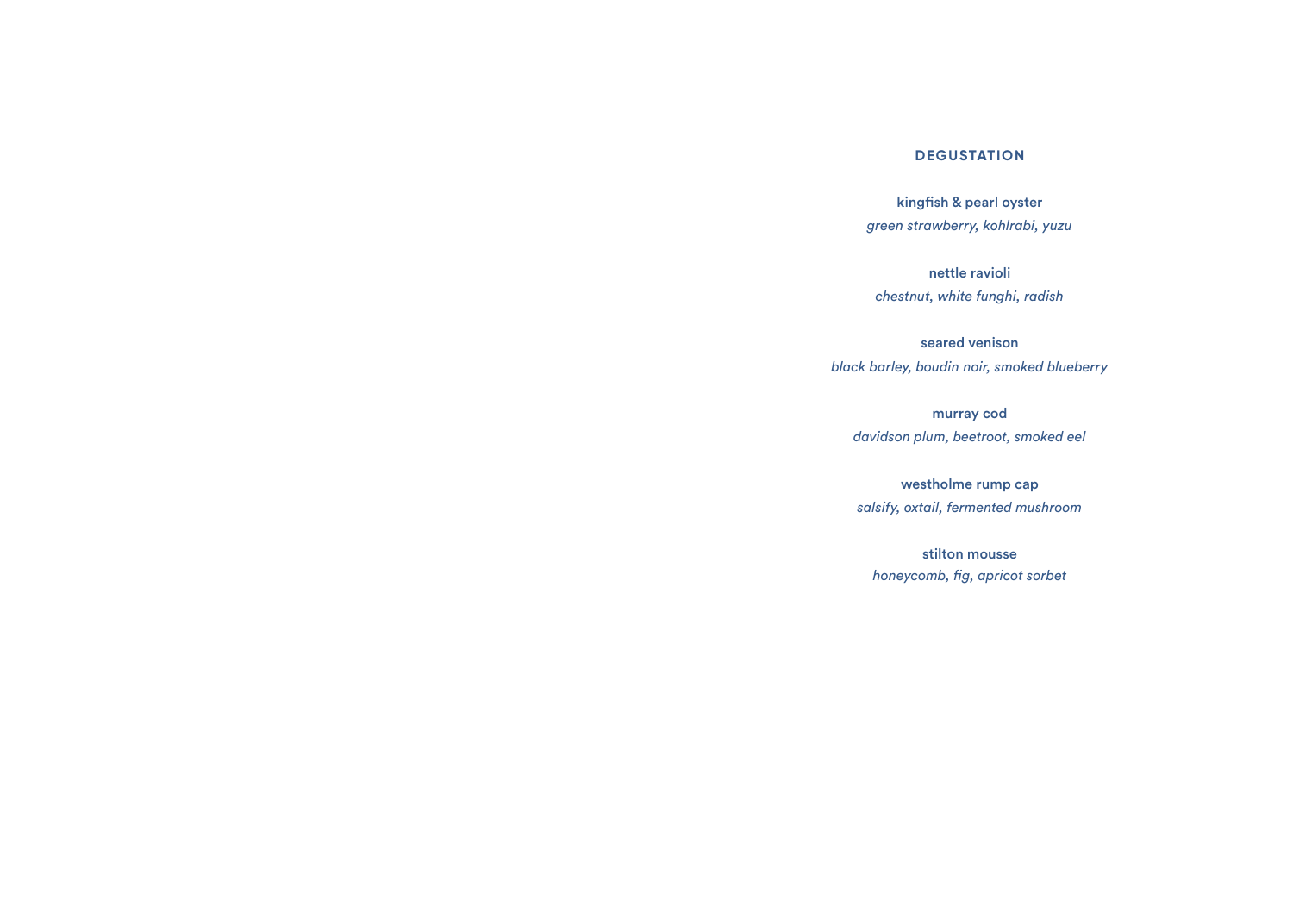#### **APPETISER**

kingfish & pearl oyster *green strawberry, kohlrabi, yuzu*

scorched tuna *iberico jelly, black rice, parsley, lemon*

> nettle ravioli *chestnut, white funghi, radish*

seared venison *black barley, boudin noir, smoked blueberry*

grilled WA marron supplement . 20 *burnt mandarin, parsnip, sea urchin sauce*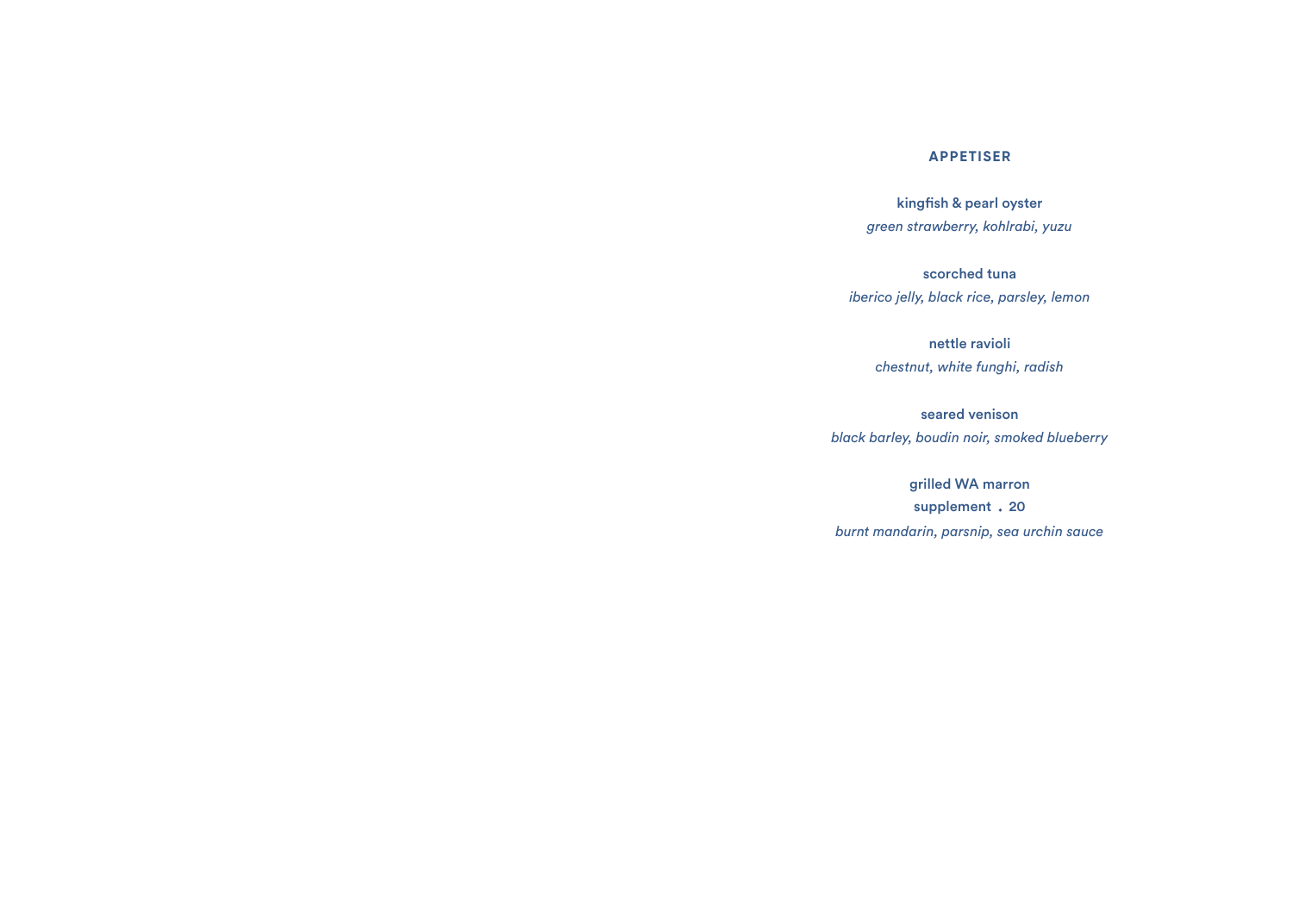## **MAIN**

murray cod *davidson plum, beetroot, smoked eel*

blue eye trevalla *abalone, heirloom carrot, karkalla*

jerusalem artichoke *black barley, hazelnut, karkalla*

westholme rump cap *salsify, oxtail, fermented mushroom*

maremma duck breast *red cabbage, mustard, roast onion jus*

westholme wagyu sirloin 300gm supplement . 90 *radish, molasses, warrigal greens*

sides · 12 *roast cauliflower, lemon & caper saffron & garlic mash leaf salad, radish, champagne dressing*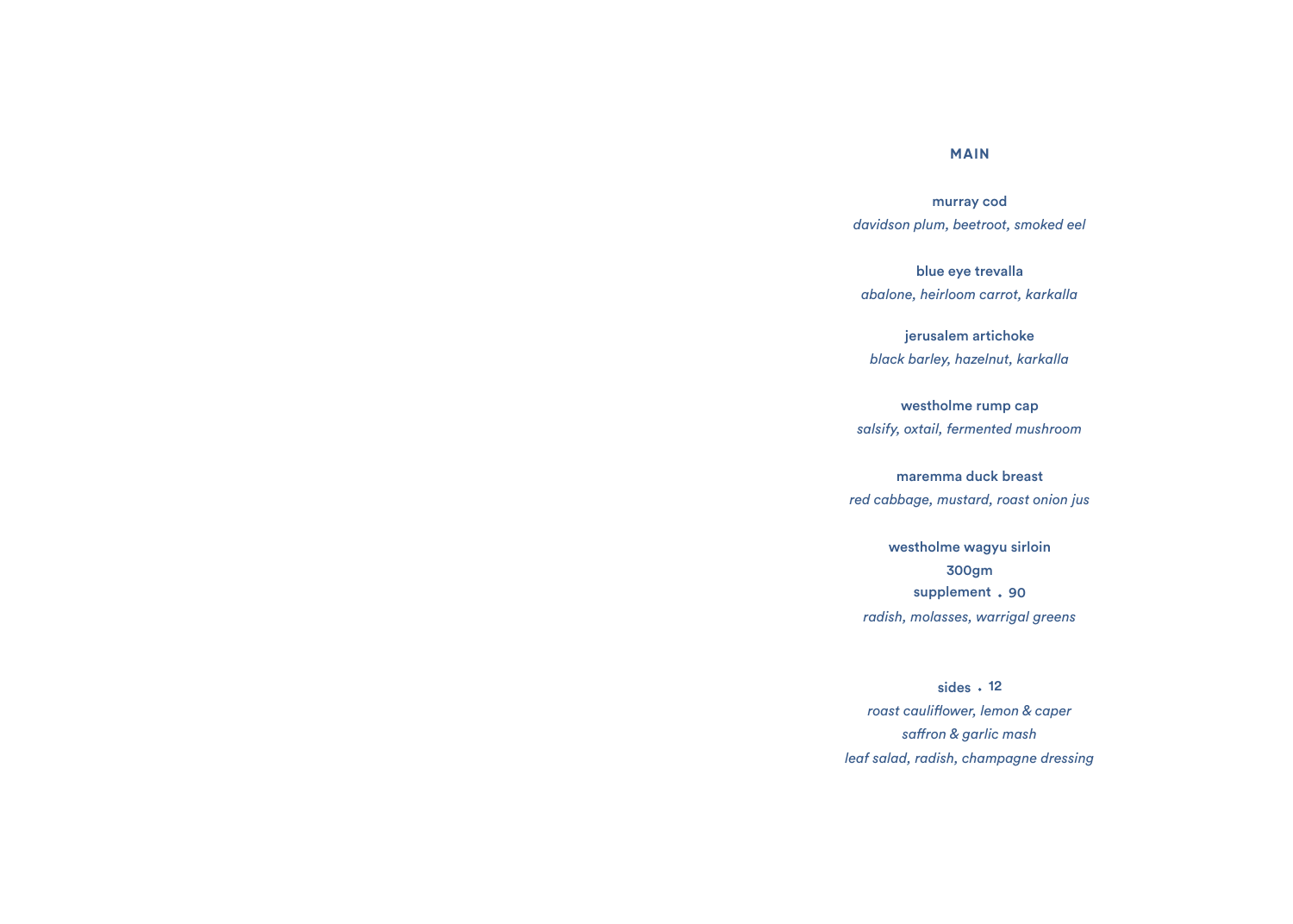## **DESSERT**

stilton mousse *honeycomb, fig, apricot sorbet*

yuzu mille-feuille *amaretto ice cream, apple, crème diplomat*

valrhona chocolate *earl grey mousse, buckwheat, wattle seed* 

poached rhubarb *coconut, strawberry, lemonade sorbet*

coffee or tea with petit four  $\cdot$  9